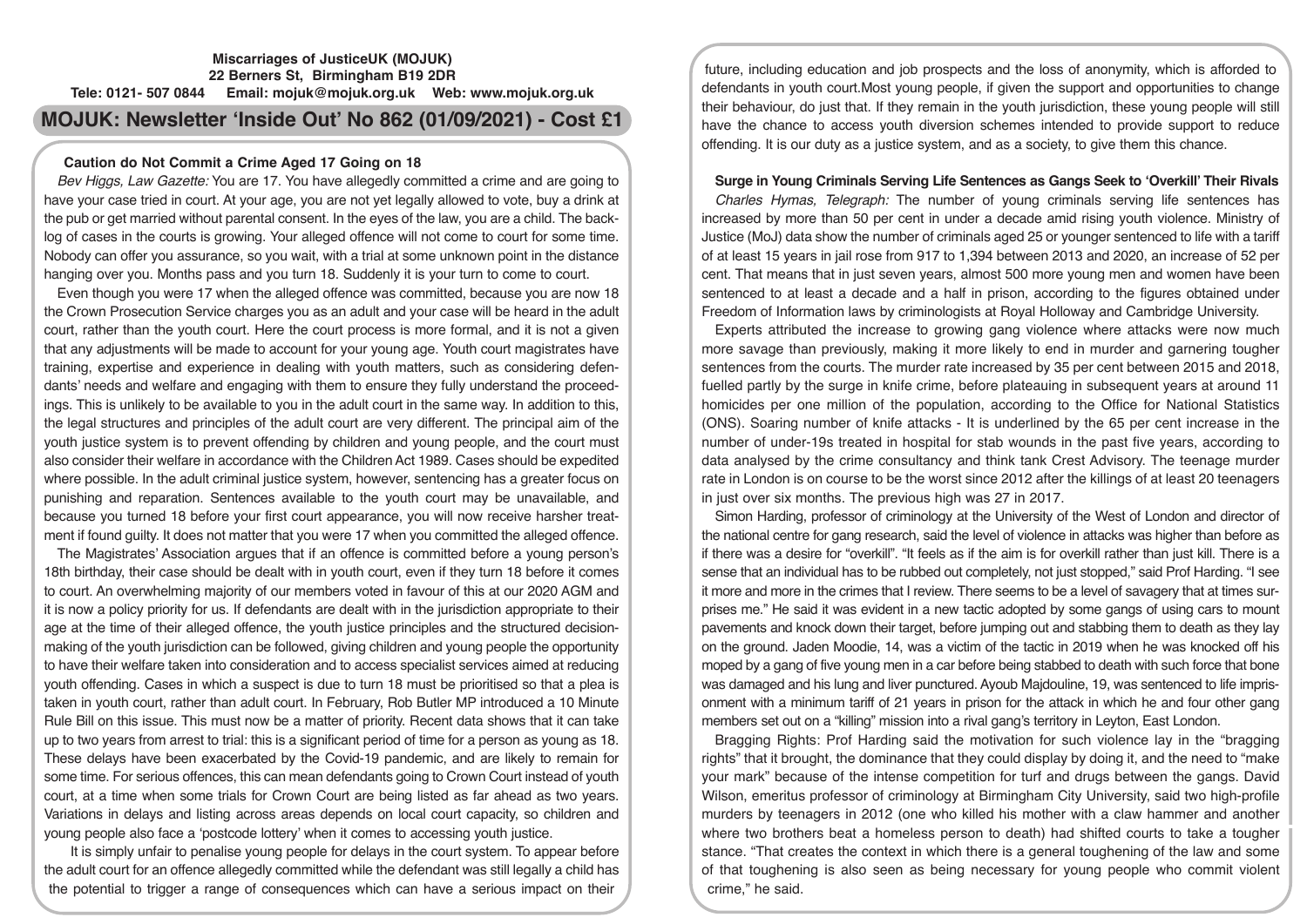Almost 7,000 people in prison are serving life sentences in England and Wales, which is more than any other nation in Europe and more than France, Germany, Italy, the Netherlands, Poland and Scandinavia combined. Since 2013, there has also been an increase in the number of young black people serving long life sentences, now accounting for 29 per cent of lifers sentenced to minimum tariffs of 15 years or more when aged 25 or younger, up from 24 per cent in 2013. Serena Wright and Susie Hulley, of Royal Holloway and Cambridge University respectively, said the data exploded the "myth" that England and Wales were "soft" on sentencing. "It is clear to us that these phenomena have come about as a direct consequence of changes in legislation, which represent the Government's desire to symbolically communicate its enduring commitment to law and order," they said.

#### **Smitten Prison Officer Helped Inmate Lover Escape**

*Caroline Lowbridge, BBC:* A former prison officer has been jailed for forming a relationship with an inmate and helping him escape. Erica Whittingham, 33, became "smitten" with violent robber Michael Seddon after her marriage broke down. Derby Crown Court heard she believed Seddon loved her, but he then got into a relationship with another woman while on the run from HMP Sudbury. Whittingham, from Bramshall, Uttoxeter, was given a three-year prison sentence after admitting two offences. The first was harbouring an escaped prisoner, between 30 September 2019 and 18 March 2020. The other was misconduct in a public office, between 8 January 2017 and 3 October 2019, which related to the relationship she formed with Seddon. Mark Sharman, Whittingham's defence barrister, said she had been diagnosed with depression as a result of what happened. "She was smitten with this man," he said. "It is right that history is littered with the often foolish and extreme things people have done in the name of love."

The judge, Recorder Balraj Bhatia QC, said it was a "difficult and sad case". "I accept that you may have been going through difficult times, that your marriage of 11 years standing had dissolved, and you may have been emotionally vulnerable, but you knew what you were doing was wrong," he said. "The evidence makes it plain that you were responsible for escorting him away from those premises in due course, in the knowledge that he was an escaped prisoner." The court heard the pair met through work, when she was a custody officer at HMP Dovegate, a category B prison near Uttoxeter in Staffordshire. He was serving a sentence of Imprisonment for Public Protection (IPP) for robbery. These sentences were abolished in 2012, but were previously given to prisoners regarded as too dangerous to be released when their original sentences expired. Seddon was jailed in 2011 for tying up and attacking a 78-year-old man at his farmhouse in Bloxworth, Dorset.

His relationship with Whittingham continued after he was transferred to HMP Sudbury, which is an open prison in Derbyshire. He escaped from the prison on 1 October 2019. Police said he climbed over a fence as staff gave chase, then fled in a waiting car driven by Whittingham. She drove him to Stoke-on-Trent the following morning where he then caught a train to Liverpool. Daren Samat, prosecuting, said the pair remained in contact and met up "on no fewer than eight occasions" at various locations around the country, with Whittingham paying for accommodation and also hotel stays. However, he said there was a break between 22 January 2020 and 26 March 2020, when Seddon formed a relationship with a woman in the Bournemouth area.

Seddon was eventually arrested on 27 March 2020 and taken to HMP Winchester. His phone calls at the prison were monitored, and these revealed his relationship with Whittingham. Mr Sharman said his client had initially resisted Seddon's advances. "Mr Seddon had put some pressure on her for want of a better word, once he noticed she was no longer

wearing her wedding ring," he said. "She sadly, eventually, succumbed to the attentions of Mr Seddon and the advances he was making. "She is brutally honest in the pre-sentence report when she recalls that she had found someone to love her, someone she could talk to. Whether that was reciprocated or not, that was how she genuinely feels he felt towards her." Seddon was previously jailed for an extra six months after admitting escaping lawful custody.

## **Missing From Care: Listening to Children**

*Howard League for Penal Reform:* Last year over 12,000 children who were looked after went missing in over 81,000 missing incidents. They are some of those at highest risk of going missing: 1 in 10 looked after children are reported missing compared to 1 in 200 children nationally and nearly 65 per cent of all looked after children were reported missing more than once in 2020. Going missing can be a warning sign of a range of serious harms including sexual and criminal exploitation; mental health issues; and unhappiness or abuse in the home. Looked after children may also go missing because they want to spend time with family or in their home area if they have been moved away to a placement, which in some cases may be unsafe. Evidence suggests that looked after children can be at increased risk of many of the harms known to be linked with going missing. It is therefore important that professionals and carers responsible for a child's care prioritise the response to missing and know how and when to report an incident to the police.

However, there are also risks to reporting a child to the police as missing inappropriately. Recent research from the Howard League has shown that over-involving the police in a child's life, including by reporting them missing unnecessarily, can cause significant harm and can damage the child's relationships with the professionals around them. Guidance is currently being drafted to outline good practice for professionals when reporting a child missing from care. To inform this Missing People sought funding from the Timpson Foundation to carry out a small consultation project to hear from care-experienced children and young people themselves about what they think should happen.

The young people who took part in the consultation all had previous experience of going missing. They were asked questions about why looked after young people might go missing; what risks they might face; what should happen when they go; and what they want the professionals responsible for their care to know when making decisions about reporting children missing in the future. Key findings from these conversations with young people included: Young people want all professionals to stop making assumptions about them but instead to really get to know them and their unique circumstances: allowing that relationship and knowledge to inform decisionmaking rather than a more general process-driven approach. Young people felt there is more that can be done to prevent looked after children going missing. Trusted relationships, more flexibility in rules and boundaries, and listening and acting upon their wishes could all have an impact on reducing missing episodes. Young people do not think that the police should be called automatically or as a disciplinary measure. An unnecessary police response is seen as stigmatising and frustrating for looked after children, and many of them identified that it wouldn't happen for their peers looked after by their families. However, young people did acknowledge that it is vital for the police to be contacted when a child is at risk of harm. When this does happen they asked for more respect and support from the officers who attend.

Quotes from the young people themselves highlight some of these points better than we can: "Talk to me, get to know me, don't judge me, understand why I might go missing and help me manage those feelings and situations before it gets out of hand. Young people go miss-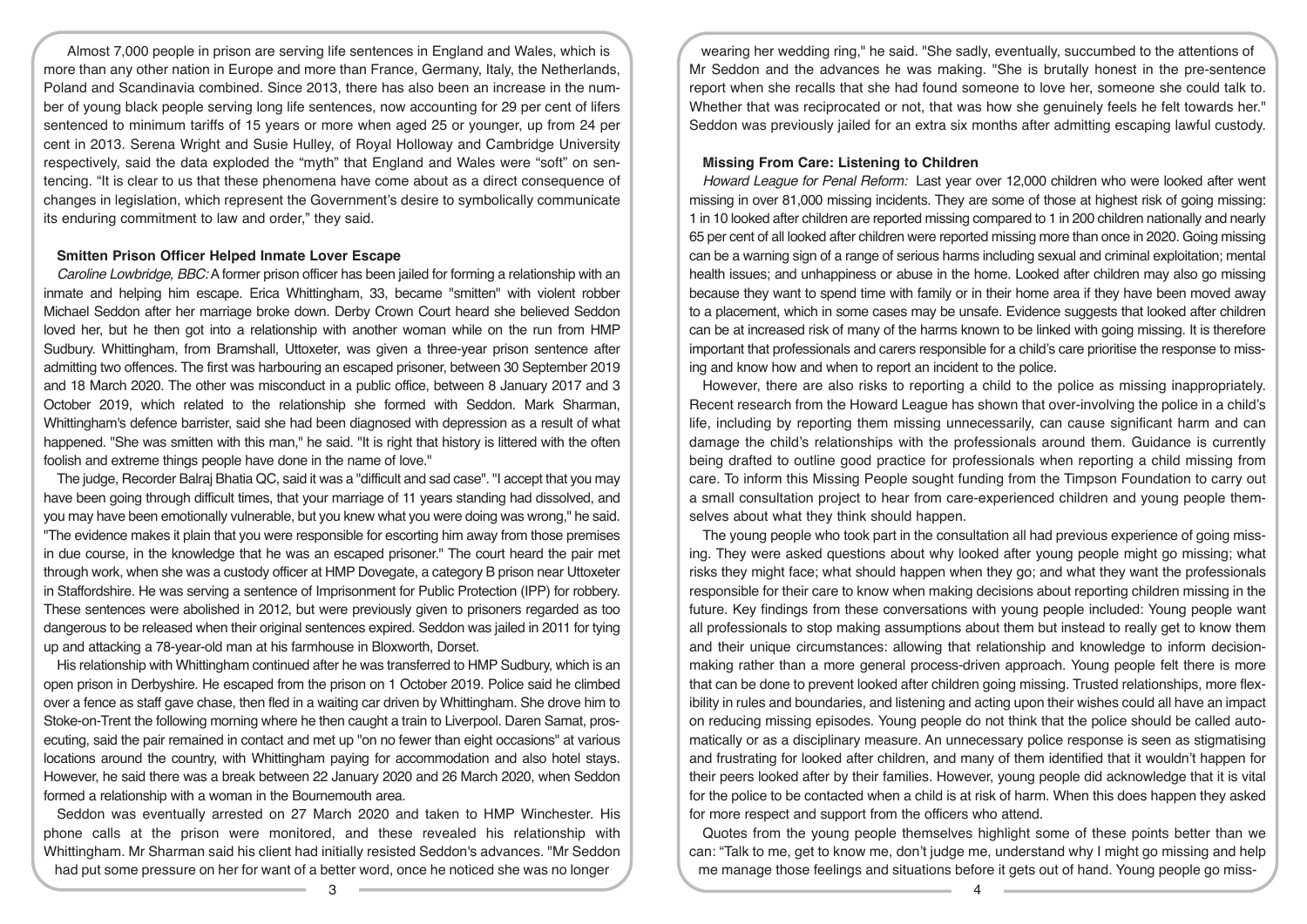ing for a reason, try to understand that. When we go don't be angry or make us feel bad." "When you aren't in a family home it's not the same, you don't wanna go back to a care home. Think about how to make them feel important, to feel at home [while in care]. When young people are settled they will want to come home." "Remember being in care isn't like being a normal teenager, so don't expect us to be normal. Try and understand our reasons, sometimes you need to leave us alone, you need to listen to what we say when we aren't happy and don't blame us for not being able to cope. Don't threaten my placement because I go missing." "It depends on the kid as to when the police should be called. Every kid is different." "Don't make me feel guilty or punish me, going missing might be how I cope when I can't ask for help."

There is much more we need to do as professionals to ensure that children missing from care are getting the right response, and much of it is a balancing act of respecting children's rights, privacy and independence, whilst also ensuring that no child is at risk and unlooked for. Recently there has been increasing discourse about the negatives in inappropriately or over reporting children as missing. The potential risks of criminalisation; the impact it has on children's perceptions of the police; and most importantly: young people themselves' views show that jumping to report is not in children's best interests.

However, there are very real risks in under-reporting too. We know that failing to report children missing can lead to sexual and criminal exploitation going unnoticed; can be influenced by compassion fatigue or frustration with some of our most regularly missing children who are often highly vulnerable; and can ultimately lead to serious harm happening to a child while no one is even looking for them. Recently we have heard of more examples of missing reports being refused by the police. In some cases this might be because they are not appropriate reports, but in others we have heard that real, immediate risks of harm are being pushed back. We need to move to an approach ensuring the right professional is responding to children at risk of missing at the right time, based on their individual needs and circumstances. It is vital that we find the right balance within this – ensuring that every incident is reported when a child is at risk, while also working much more closely with children to prevent them needing to be reported missing in the first place.

### **MoJ Ordered to look Again at Victims' Compensation Scheme**

*Monidipa Fouzder, Law Gazette:* The High Court has ordered the Ministry of Justice to conduct another public consultation on the Criminal Injuries Compensation Scheme, in a judgment that could have significant implications for the government's decision-making process. In Kim Mitchell v Secretary of State for Justice, Mrs Justice Lang DBE ruled that the justice secretary acted in breach of the claimant's legitimate expectation that he would carry out a lawful consultation on potential changes to the Criminal Injuries Compensation Scheme, including the revision of an exclusionary rule recommended by the Independent Inquiry into Child Sexual Abuse. The challenge was brought by Kim Mitchell, a victim of child sexual abuse. The judgment states that Mitchell, who was represented by the Centre for Women's Justice, waived her right to anonymity. Mitchell's application in October 2017 for compensation from the Criminal Injuries Compensation Authority, an executive agency of the Ministry of Justice, was refused due to an unspent conviction. The government stated in its 2018 Victims Strategy that, to improve access to compensation, it would abolish the rule which denied compensation for some victims who lived with their attacker prior to 1979 and 'consult on further changes to the scheme', including exploring the inquiry's recommendations. However, a consultation paper published last year stated that 'after careful consideration' the government could not commit to changing the exclusionary rule.

Mrs Justice Lang said people would have understood from the Victims Strategy that 'the defendant was promising that there would be a public consultation on further changes to the scheme, including the inquiry's recommendation to revise the exclusionary rule'. She said: 'In my view, they would not have reasonably understood the key paragraph to mean that the consultation on the inquiry's recommendation to revise the exclusionary rule would only take place if the defendant was in favour of a revision because there are no words which qualify the promise in that way, either expressly or impliedly. They would reasonably have understood the word "consultation" to mean that they would be given an opportunity to express their views on the inquiry's recommendation, and that the defendant would take their views into account before making his final decision as to whether the rule should be revised. 'In my judgment, this representation was clear, unambiguous and devoid of relevant qualification. It was therefore sufficient to found a legitimate expectation.'

CWJ solicitor Debaleena Dasgupta. who represented Mitchell, said: 'If it was not for Ms Mitchell's determination and willingness to hold the justice secretary to his promise, this consultation would not be going ahead. Too often the government makes public statements which imply they will address concerns, but then take decisions behind closed doors which don't.' A government spokesperson said: 'We have noted this judgment and will consider our next steps.'

### **HMP Leed Punished Inmates by Restricting Showers**

*Maya Wolfe-Robinson, Guardian:* Prisoners were unlawfully prevented from showering daily as punishment for poor behaviour, with shielding and self-isolating inmates also unable to do so, according to a damning report. The Independent Monitoring Board (IMB) at HMP Leeds also expressed "great concern" that an incident of a prison officer using undue force with a prisoner situated on the ground was not reported to the police. The officer was later dismissed after an investigation. The annual report on the category B prison reveals that incidents of self-harm increased during periods of lockdown, and five prisoners killed themselves this year. Board members expressed concern of the "indignity of sharing a small cell" in which prisoners were forced to eat and use the toilet.

Inspectors in June 2020 observed staff members punishing inmates by withdrawing access to a shower, sometimes for more than a day. The report from Her Majesty's Inspectorate of Prisons said this practice would "always be unacceptable" but was "especially inappropriate" because of the hot weather at the time. The IMB report notes it stopped after the inspectors' visit, but that not all prisoners were able to shower every day if they were isolating or shielding. The prison in Armley, built for 600 men in 1847, now has a capacity for 1,110 people. During 2020, the inmates were confined to their cells for 23 hours a day – with 30 allotted minutes for exercise and 15-20 minutes for a shower – from March to December. The members said that while the cost of single-cell accommodation would be prohibitive, the board "cannot consider that it is acceptable that the consumption of food occurs in the same space as integral toilet facilities".

The report says that "curtailed, strict regime with confinement" meant that "levels of violence reduced dramatically", although each time the regime was relaxed, incidences of bullying and violence would increase. There were 265 instances of violence recorded last year, 170 of which were prisoner-on-prisoner assaults or fights and 95 of which were assaults on staff. A total of 675 incidents of self-harm were recorded – a drop from the previous year, when Ministry of Justice data recorded 1,062 self-harm incidents at the prison, the highest figure since comparable records began in 2004. The report said the chair of the IMB, made up of unpaid members of the public appointed to monitor the day-to-day life in their local prison,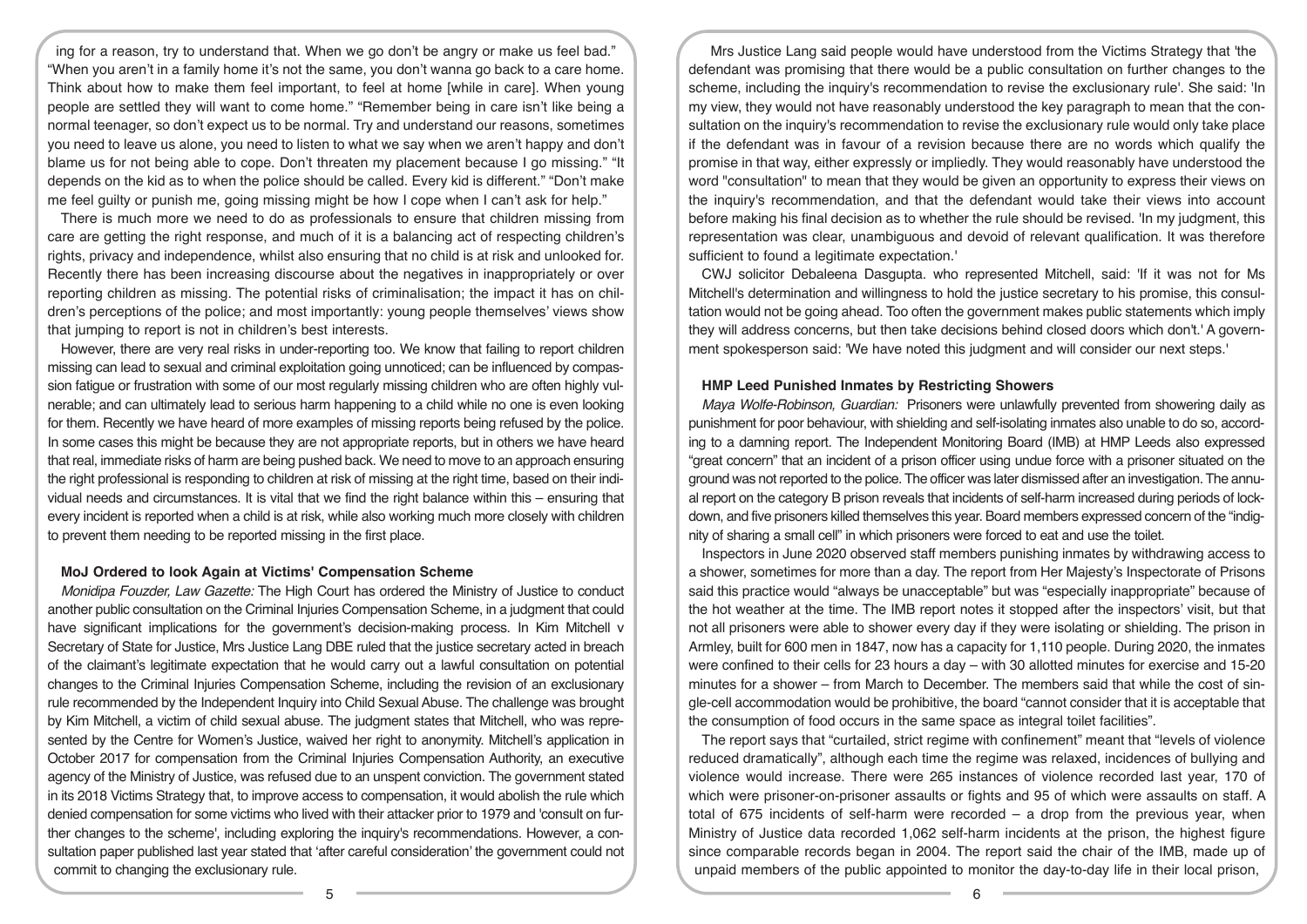attended a "use of force scrutiny" meeting where video footage was shown of a "prison officer acting in such a forceful way with a prisoner on the ground that he was suspended pending investigation and subsequently dismissed from the service". "It is of great concern that the board later found out that this matter had not been reported to the police," it continues.

A separate report published into a prisoner's suicide in 2018 found that an officer had been sacked afterwards for not checking on him hourly and faking records. There have been 15 selfinflicted deaths of prisoners housed in HMP Leeds since January 2015. During a visit to HMP Leeds in 2019, Boris Johnson said he did not want "to see prisons just be factories to turn bad people worse". A Prison Service spokesperson said: "The inspection found prisoners were treated fairly and humanely. "We took swift action to ensure all prisoners had access to showers daily, while every use-of-force incident is reviewed and investigated when necessary."

## **Frances Crook: Reform of Prisons Has Been My Life's Work, But They Are Still Utterly Broken**

Nobody really cares about prisons. They are so far removed from the experience of most people and they are, apparently, full of horrid people. Occasionally, the media will run stories about rat-infested cells or suicide rates, but because so few people have anything to do with prisons, the stories soon fade and life for those on the outside continues as normal. But prisons matter. It matters who goes into them. It matters what happens inside them. And it matters how much they cost. Although prisons too often function like black holes into which society banishes those it deems problematic, the state of our prisons tells a story about all of us. Prisons reflect society back to itself: they embody the ways we have failed, the people we have failed, and the policies that have failed, all at immense human – and economic – cost. As chief executive of the prison reform charity the Howard League for the past 35 years, reforming prisons has become my life's mission. In October, I will leave my work with one sad but inescapable conclusion: prisons are the last unreformed public service, stuck in the same cycle of misery and futility as when I arrived.

If a time traveller from 100 years ago walked into a prison today – whether one of the innercity Victorian prisons or the new-builds where the majority of men are held – the similarities would trump the differences. They would recognise the smells and the sounds, the lack of activity and probably some of the staff. It is not only the buildings that have stayed the same  $-$  it is the whole ethos of the institution. Prison is an unhealthy place. Most prisoners have come from poverty, addiction and social deprivation cemented by decades of failed social policy. Many arrive with long-term health problems, and in prison their health deteriorates further. While life expectancy and the quality of life for much of the country has advanced significantly in the past three decades, prisoners are considered "old" at 50. In the 12 months to June 2021, 396 people died in prison custody – some from Covid, some from suicide, many from "natural causes" that few of us on the outside would consider natural in middle age. Even before prisons were locked down during the pandemic, it was normal for men – who make up 95% of the prison population – to spend almost all day in their cells. Wing-cleaning or an education class might occupy a few hours on a weekday. A shower every few days might offer brief respite. Men spend the day, and sleep, in ill-fitting, saggy prison uniforms, unwashed for days on end, waiting to be released.

Mealtimes provide structure, but not sustenance. Breakfast is a pack of white bread, a small bag of cereal and a small carton of milk, provided at tea-time the day before. (Inevitably, it is consumed that night.) They wake hungry, without food until lunch at about 11am – usually a small, soggy baguette, a packet of crisps and an apple, if they're lucky. One hot meal comes with stodge and vegetables cooked beyond the point of identification at about 5pm. The

sheer monotony of life inside does nothing for the mental health challenges many prisoners face. Addictions worsen, with drugs readily available across the nation's prison estate. Lockdown may have ended what little human contact prisoners had with the outside world. It did nothing to stem the flow of narcotics.

On release, many face homelessness and joblessness and may well have lost any family contact they had before incarceration. The people we step over in the street, for whom we sometimes buy a sandwich or a cup of coffee, are often people recently released from prisons. It is hardly surprising that about half of those released are reconvicted of a further offence and end up back inside. It is a merry-go-round but without cheer. Minister after minister has done nothing to address the central question haunting our prison system: what is it all for? Each new secretary of state arrives with a new idea – improving a handful of prisons, building a few new ones, or getting people on to sex offender courses – and millions are duly splurged on the latest fad. But it does not face up to the problem that is the prison system as a whole.

At the heart of prisons is the fact that they are fundamentally unjust. They embed and compound social, economic and health inequalities. They disproportionately suck in men from poor, Black and minority ethnic backgrounds. They do nothing to help people out of crime. We only have to look at the internal punishment system to see that unfairness is the name of the game, with Black people significantly more likely to be physically restrained and punished than their white counterparts. The whole system needs radical overhaul, starting with a swingeing reduction in the number of people we imprison. Custody is the most drastic and severe response the state has at its disposal and should only be used in exceptional and rare instances – either for the most egregious crimes, or when someone poses a serious and continuing threat to public safety.

Abiding by that principle would virtually empty our prisons of women and children, and drastically reduce the number of men behind bars. Most women are either on remand or serving a short sentence. Many are survivors of domestic abuse. Vanishingly few have committed violent crimes that warrant incarceration; fewer still could be reasonably considered to pose an ongoing threat to society. They, along with the 500 children who are currently incarcerated, should be managed in the community by specialist local authority-run services that provide the support, rehabilitation and education that will save them from further imprisonment. Thousands of men would benefit from similar support, whether that's community addiction services, decent housing or mental health facilities. The number of people in prison in England and Wales today sits at 78,600. That number could and should plummet – and swiftly. Margaret Thatcher – no softie on criminal justice – managed with less than half that number of prisoners. The Netherlands has drastically cut its prison population and is closing its prisons. A shrunken estate could be transformed so that prisons become places of purpose where people receive holistic support, quality care, meaningful skills and education, in an environment that is as similar to the society they will eventually re-enter as possible.

Over the past 35 years, I hope that I have contributed to making things just a bit better. I am most proud of the work we have done with police forces to reduce the arrests of young people, saving hundreds of thousands of children from experiencing the trauma and lifelong damage of being arrested. But the state of our prison system, the leviathan that continues to devour lives and resources and contaminates political discourse, remains my most bitter regret. A small, ethical and compassionate prison system would save the taxpayer a fortune, change lives and transform incarceration for good. It does not have to be like this.

Frances Crook, Howard League for Penal Reform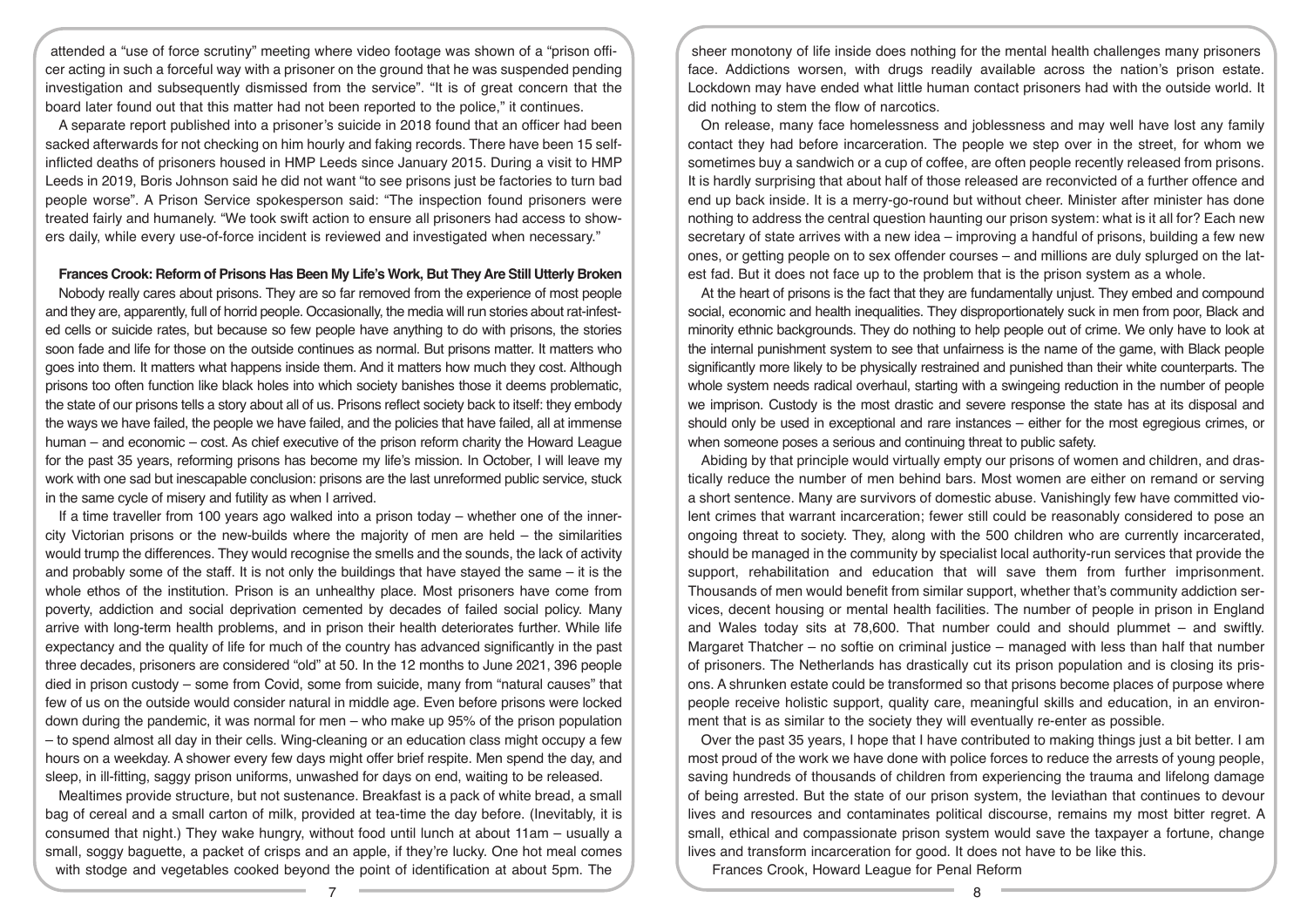#### **Parole Board Decision Not to Progress Prisoner to Open Estate - Wrong in Law**

A judge in the Outer House of the Court of Session has reduced a decision not to progress a prisoner serving a life sentence in closed conditions at HMP Edinburgh to the open estate after he petitioned for a judicial review of the decision. George Smith was jailed for the murder of his neighbour in 1985. The 14-year punishment part of his sentence expired in 1999. He argued that the decision not to progress him to open conditions was unfair as he had not been invited to attend the meeting of the Risk Management Team at which the decision was taken. The petition was heard by Lord Braid. The petitioner was represented by Leighton, advocate and the respondent, the Scottish Ministers, by McGuire, advocate.

Following his imprisonment in 1985, the petitioner was transferred to open conditions. However, he was transferred back to closed conditions in 1995 after he confessed to a social worker that he had raped his victim before he murdered her, a fact which had previously not been known. Since then, he had remained in closed conditions. At a meeting of the RMT on 18 November 2020, it was recommended that the petitioner progress to the National Top End, which has semi-open conditions, rather than to fully open conditions. The Parole Board's reasoning for this decision was that it was satisfied it was necessary for the protection of the public that the petitioner should be confined and accepted recommendations that a phased return to society was necessary in his case.

The petitioner maintained that the effect of the RMT's decision would require him to spend another two years in the NTE before he could progress again. While it was not a hard requirement that he spent time in the open estate prior to release, in practice the timeframe for his potential release had been delayed. Counsel for the respondent explained that no consideration had been given to inviting the petitioner to the meeting because of a blanket policy previously implemented during the pandemic to suspend the attendance of prisoners at RMT meetings. The petitioner averred that he had completed his application for progression on the understanding that he would be permitted to attend the meeting. It was submitted for the petitioner that the procedure adopted by the RMT was unfair. Had the petitioner known he would not be invited, there was more he could and would have said in his application. The assurance he had relied upon in believing he would be able to attend, even if it fell short of giving rise to a legitimate expectation, should be taken into account in assessing any procedural unfairness.

In his opinion, Lord Braid began by noting: "The nature of the decision was one which was likely to have a significant impact on the petitioner's release date, and, as such, one which had the potential to significantly affect his rights. It has a clear bearing on the date when he may be considered by the Parole Board to be suitable for release. While the RMT minute records that a move to NTE would 'benefit' the petitioner, it is not suggested that the benefit would consist of an expedited release date." Assessing the circumstances that led to the decision, he said: "The first whiff of unfairness comes from the apparently blanket instruction, due to Covid, that no prisoner was to attend any RMT. This runs counter to the implicit acknowledgement in the guidance that there will be cases where fairness does require the prisoner's attendance at the RMT meeting. Although the guidance requires consideration to be given to this in each case, that was not done here."

He continued: "The Covid cart cannot be allowed to drive the fairness horse, any more than considerations of cost can be determinative. It is for decision -making bodies, such as the RMT, to devise procedures which remain fair notwithstanding the strictures imposed by the pandemic. It should be observed that the attendees at the RMT meeting all attended in person." Considering the assurance given to the petitioner that he would be allowed to attend, Lord Braid said: "In those circum-

stances the very least that fairness required, if different circumstances (Covid) rendered his attendance impossible (or undesirable for health reasons) and if attendance by remote means was not possible, was that he be informed of that fact, so as to give him the opportunity to make further and fuller representations if he wished." He concluded: "While recognising that the dividing line between 'unfair' and 'could have been more fair' is not necessarily an easy one to draw, I am satisfied that in this case the line has been crossed and that the procedure adopted was unfair." For these reasons, the decision of the respondents was reduced.

#### **Kevin Clarke Death: Police Watchdog Reopens Investigation**

Diane Taylor, Guardian: The Independent Office for Police Conduct (IOPC) has reopened its investigation into the circumstances surrounding the death of Kevin Clarke, a mentally ill black man who could be heard saying the words "I can't breathe" while he was being restrained by police shortly before he died. The watchdog has admitted the words heard on police body-cam footage were not explored with the police officers when they were interviewed by IOPC officials. The decision to look at the case again follows findings by an inquest jury last October about failings by police and ambulance services to respond appropriately to Clarke's mental health crisis. The jury found that the police's inappropriate use of restraints contributed to Clarke's death. The IOPC said issues raised during Clarke's inquest in October 2020 had prompted it to review its original investigation.

Deborah Coles, the director of the charity Inquest, said: "It defies belief that a black man can die at the hands of the police with audio recordings saying he cannot breathe and the IOPC fail to interrogate this with police officers. What an indictment of the investigation undertaken. This would not have been exposed without the family's legal representation at the inquest." Clarke, 35, died in March 2018 in Lewisham, south-east London, after he was restrained by up to nine Metropolitan police officers. The inquest jury delivered a narrative conclusion that Clarke had died as a result of acute behavioural disturbance, in a relapse of schizophrenia, leading to exhaustion and cardiac arrest. The restraint used by officers, which caused Clarke to struggle, was cited as one of several contributing factors. Clarke, who had been diagnosed with paranoid schizophrenia in 2002, was living in supported housing at the Jigsaw Project, a residential support service, at the time of his death.

The jury said: "It is highly likely that at least one officer heard Mr Clarke say 'I can't breathe,' on one of the occasions he repeated it. Despite this, no action was taken other than one officer saying: 'You've got to breathe, you've got to breathe, breathe, deep breaths." Police had been called twice to Clarke that day because of concerns by staff at the Jigsaw Project that his mental health was deteriorating. On the first occasion he was standing in the street holding a cup of drinking yoghurt. Wendy Clarke, Clarke's mother, and the family's solicitor, Cyrilia Davies Knight of Saunders Law, welcomed the decision to reopen the investigation although the law firm said the original investigation should not have been closed. Wendy Clarke said the family were not "overly optimistic" about what the outcome might be, but added: "We are, however, still hopeful that those police officers involved in Kevin's death will be held to account by this investigation."

The Met said it would fully cooperate with the new investigation. Bas Javid, a deputy assistant commissioner, said: "Mr Clarke's death was a tragedy and, as a police service, we have acknowledged our failings and apologised. Our thoughts and sympathies remain with Mr Clarke's family and friends. "We continually review our policies in line with national guidance around restraint as well as how we assist those in mental health crisis and are working with colleagues nationally to consider our training and guidance to officers in dealing with these kinds of fast-paced and challenging incidents. "It would be wrong to pre-empt the outcome